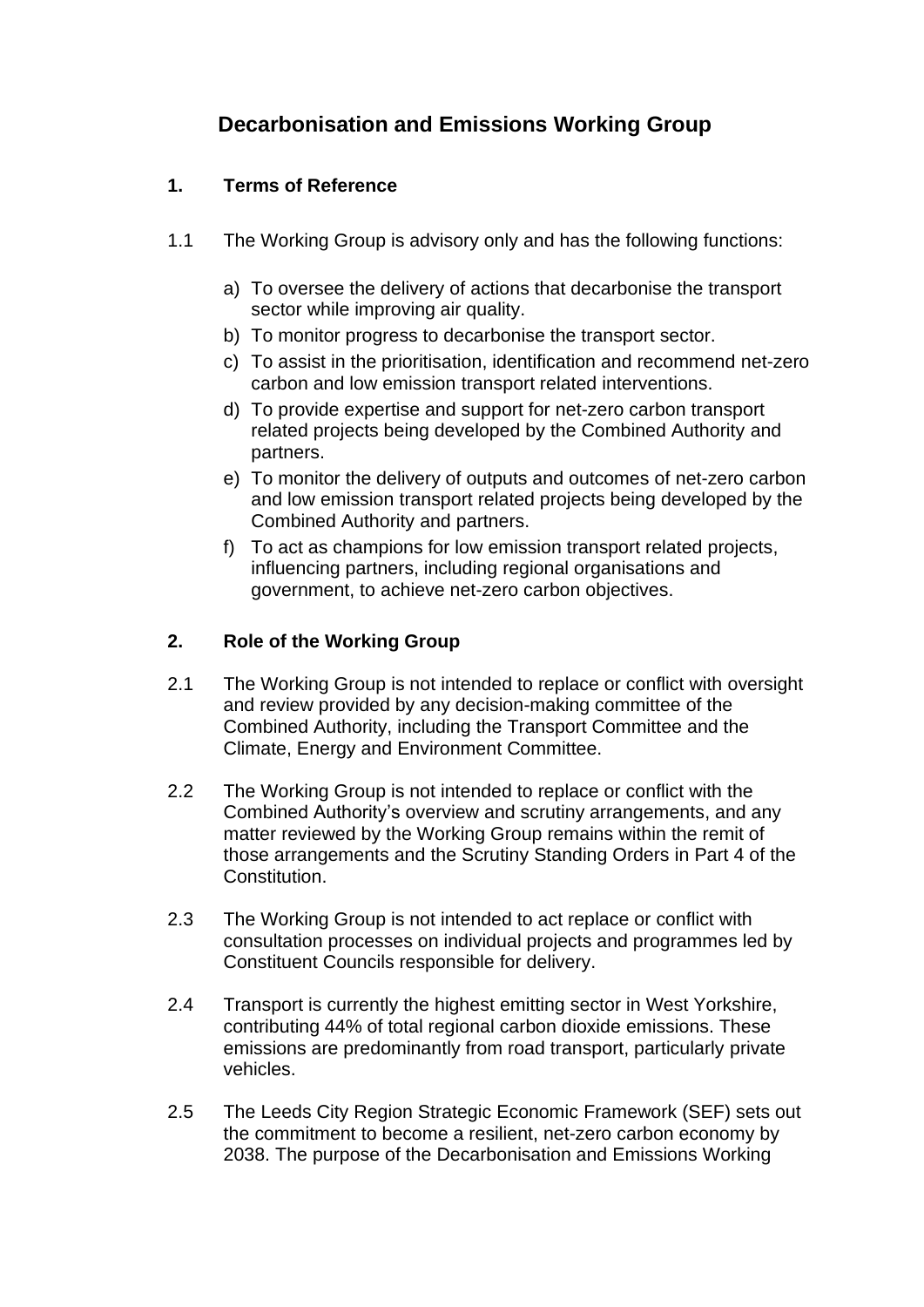Group is to accelerate the action and pace on decarbonising transport to fulfil the commitment, alongside improving local air quality.

- 2.6 The aims of the Working Group are:
	- To support the delivery of the Climate and Environment Plan, the new-zero carbon target and the Mayor's pledge to tackle the Climate Emergency and protecting our environment.
	- To support the delivery of the actions identified in the Climate and Environment Plan that decarbonise the transport sector.
	- To work with and influence partners, including regional organisations and government to deliver actions that decarbonise the transport sector.
	- To provide oversight of the delivery of outputs and outcomes of netzero carbon transport related projects being developed by the Combined Authority and partners.
	- To align activity on decarbonising the transport sector with activity to improve air quality in the Combined Authority's Area.

#### **3. Membership**

- 3.1 The Working Group comprises members from Transport Committee and the Climate, Energy and Environment Committee.
- 3.2 The **Chair** for the Working Group will be one of the Transport Committee members.

#### **4. Meeting arrangements**

- 4.1 The Working Group will meet quarterly or as otherwise determined by its Chair.
- 4.2 An **agenda** for business to be considered by a meeting of the Working Group will be provided in good time for any meeting.
- 4.3 At least **5 working days' notice** of meetings should be given and any member that wishes to attend should notify the relevant officer.
- 4.4 There is no fixed **quorum** for meetings of the Working Group but it is advisable that at least 3 members attend any meeting.
- 4.5 If fewer than 3 members indicate they will attend, then the meeting need not be held. If a meeting is not going to be held, then members may make written representations on the papers to the relevant Director, if they wish.
- 4.6 The Working Group is **not a sub-committee**, to promote flexible business.